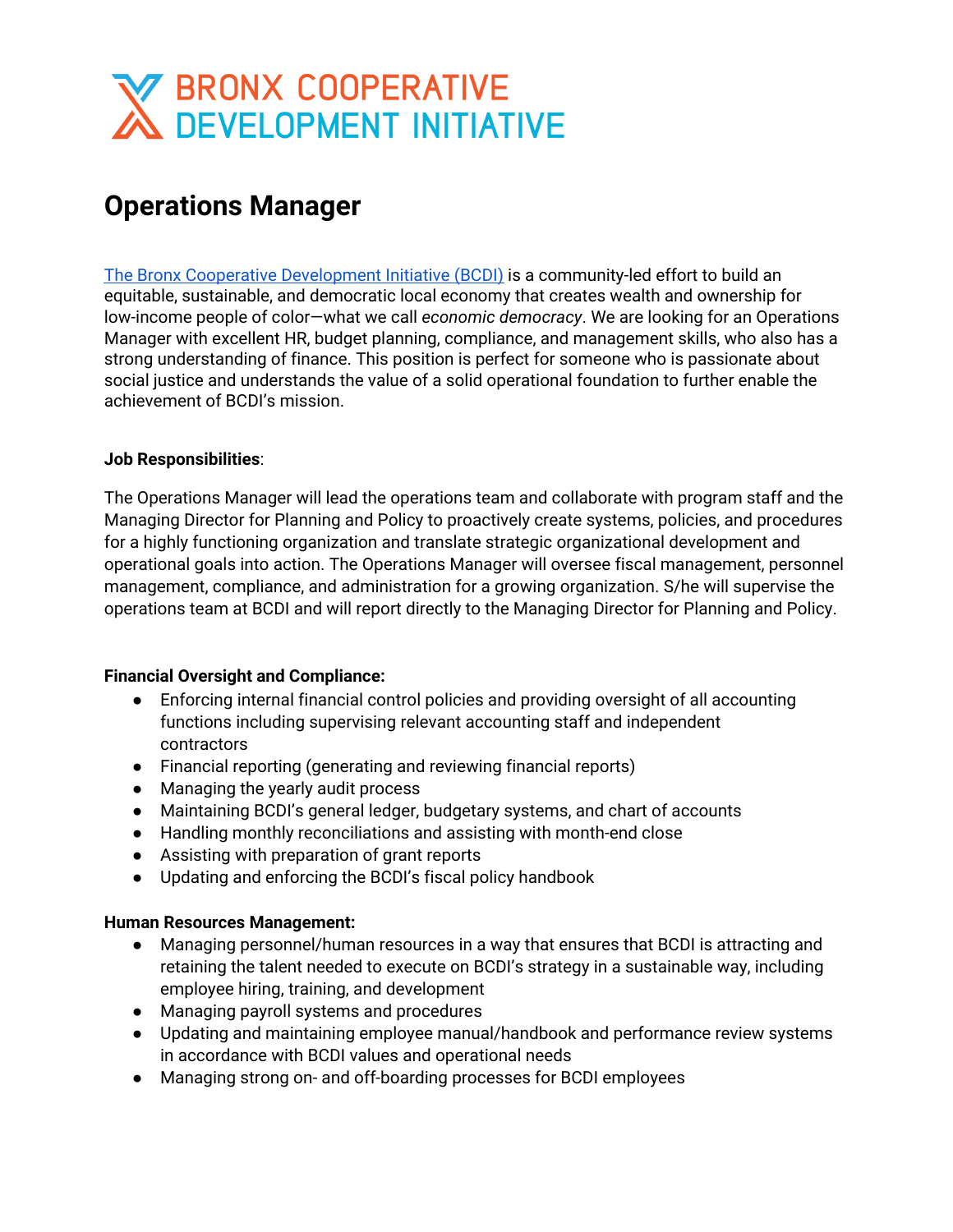# W BRONX COOPERATIVE<br>A DEVELOPMENT INITIATIVE

#### **Budget Planning and Management:**

- Leading budget planning and implementation, including working closely with program staff, the Grants Coordinator, the Communications Manager, and the Managing Director for Planning and Policy to develop annual program and organizational budgets
- Aligning fundraising strategy with financial needs of the organization
- Tracking and making recommendations for budget modifications
- Providing guidance on financial strategy to support informed decision-making and long-term thinking

## **Organizational Compliance:**

- Ensuring compliance with federal, state, and city government, filing reports in accordance with legal requirements and advising on actions needed
- Developing and enforcing policies and procedures
- Driving operational strategy for new and existing programs, institutional expansion and operational affiliations, organizational development, and legal structuring/incorporation
- Supervising Office Manager and/or relevant staff on administration, procurement, office workflow, and other operational needs

## **Required Skills and Capacities:**

- At least five years of non-profit management experience, specifically in finance, administration, operations, and/or human resources
- Proven leader and supervisor with excellent people skills and ability to collaborate with a diverse and dynamic staff team
- Systems-oriented thinker with excellent organizational and project management skills and attention to detail
- Strong research and communication skills
- Comfortable working with technology platforms for communications, planning and management – including accounting software (e.g. Quickbooks online), project management (e.g. Asana), online database systems (e.g. Airtable), and communications (e.g. Slack)
- Commitment to social inclusion, anti-oppression, racial, sexual, and economic justice

## **Preferred Skills:**

- Bachelor's degree (graduate degree preferred) or equivalent experience
- Experience living and working in the Bronx and NYC
- Fluent in Spanish